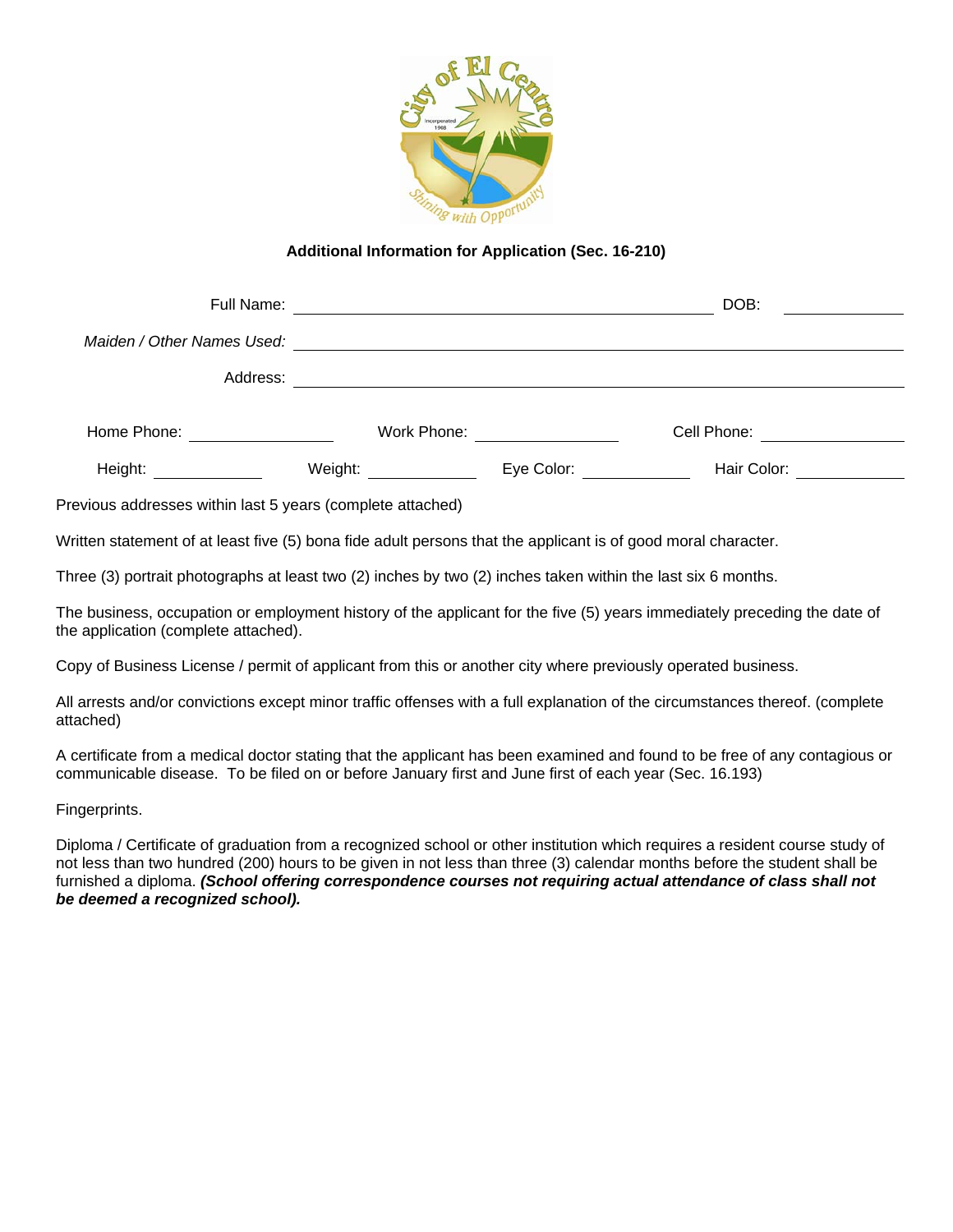

## **Previous Addresses with in last five (5) years**.

|       | From: $\overline{\phantom{a}}$                    | To: $\overline{\qquad \qquad }$ |
|-------|---------------------------------------------------|---------------------------------|
|       |                                                   |                                 |
|       |                                                   |                                 |
|       |                                                   |                                 |
|       |                                                   | To: $\qquad \qquad$             |
|       |                                                   |                                 |
|       |                                                   |                                 |
|       |                                                   |                                 |
| From: |                                                   | To: $\overline{\phantom{a}}$    |
|       |                                                   |                                 |
|       |                                                   |                                 |
|       |                                                   |                                 |
|       |                                                   | To: $\overline{\qquad \qquad }$ |
|       |                                                   |                                 |
|       |                                                   |                                 |
|       |                                                   |                                 |
|       |                                                   |                                 |
|       |                                                   |                                 |
|       |                                                   |                                 |
| From: | <u> 1980 - John Stein, amerikansk politiker (</u> |                                 |
|       |                                                   |                                 |
|       |                                                   |                                 |
|       |                                                   |                                 |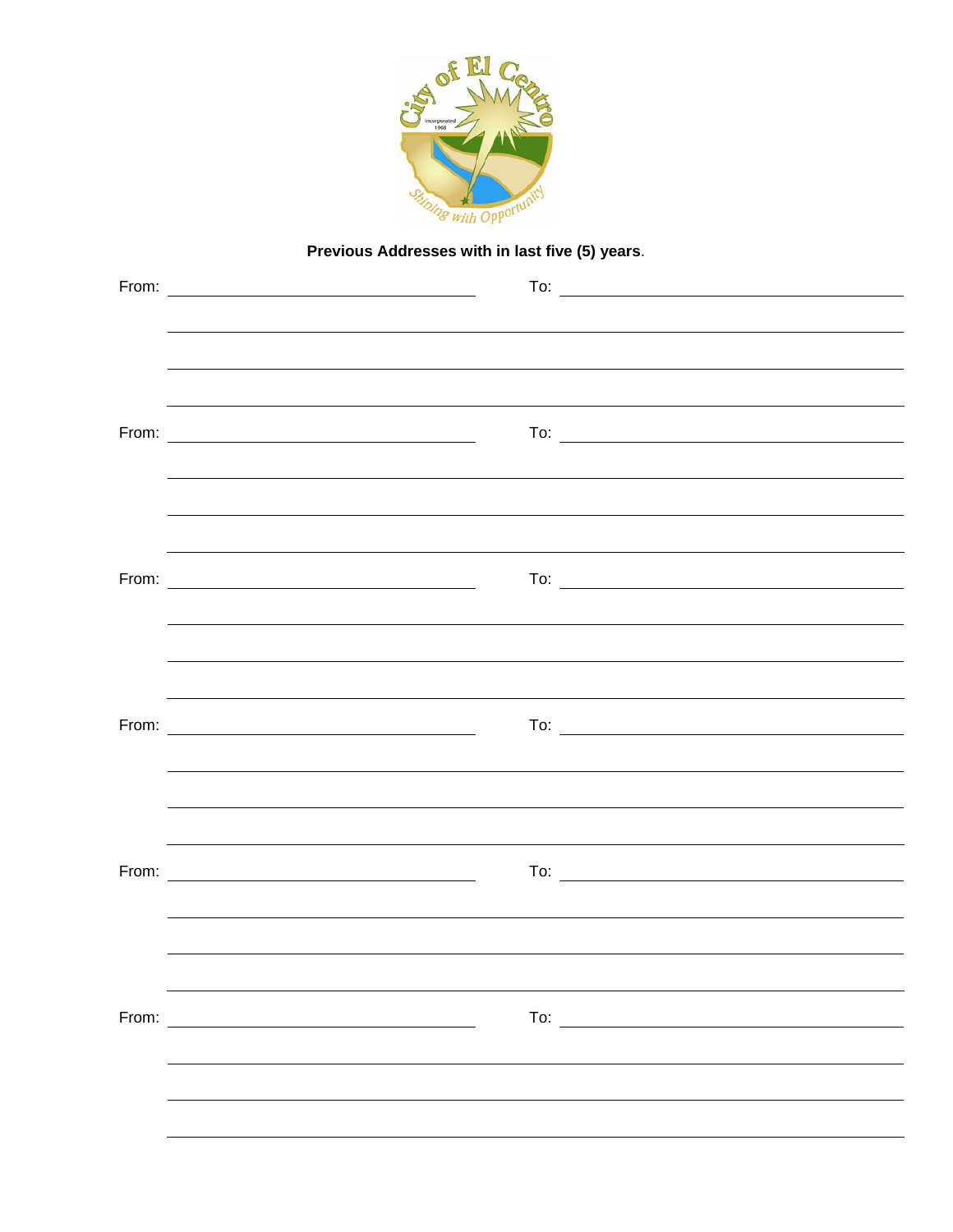

**The business, occupation or employment history of the applicant for the five (5) years immediately preceding the date of the application.**

| To: $\overline{\phantom{a}}$                                                                                                                                                                                                                                                                                                                                                                |
|---------------------------------------------------------------------------------------------------------------------------------------------------------------------------------------------------------------------------------------------------------------------------------------------------------------------------------------------------------------------------------------------|
|                                                                                                                                                                                                                                                                                                                                                                                             |
|                                                                                                                                                                                                                                                                                                                                                                                             |
|                                                                                                                                                                                                                                                                                                                                                                                             |
|                                                                                                                                                                                                                                                                                                                                                                                             |
| To: $\overline{\qquad \qquad }$<br>From: $\overline{\phantom{a}1}$                                                                                                                                                                                                                                                                                                                          |
|                                                                                                                                                                                                                                                                                                                                                                                             |
|                                                                                                                                                                                                                                                                                                                                                                                             |
|                                                                                                                                                                                                                                                                                                                                                                                             |
|                                                                                                                                                                                                                                                                                                                                                                                             |
| To: $\overline{\qquad \qquad }$                                                                                                                                                                                                                                                                                                                                                             |
|                                                                                                                                                                                                                                                                                                                                                                                             |
|                                                                                                                                                                                                                                                                                                                                                                                             |
|                                                                                                                                                                                                                                                                                                                                                                                             |
|                                                                                                                                                                                                                                                                                                                                                                                             |
| $\begin{picture}(180,10) \put(0,0){\dashbox{0.5}(10,0){ }} \put(15,0){\circle{10}} \put(15,0){\circle{10}} \put(15,0){\circle{10}} \put(15,0){\circle{10}} \put(15,0){\circle{10}} \put(15,0){\circle{10}} \put(15,0){\circle{10}} \put(15,0){\circle{10}} \put(15,0){\circle{10}} \put(15,0){\circle{10}} \put(15,0){\circle{10}} \put(15,0){\circle{10}} \put(15,0){\circle{10}} \put(15$ |
|                                                                                                                                                                                                                                                                                                                                                                                             |
|                                                                                                                                                                                                                                                                                                                                                                                             |
|                                                                                                                                                                                                                                                                                                                                                                                             |
|                                                                                                                                                                                                                                                                                                                                                                                             |